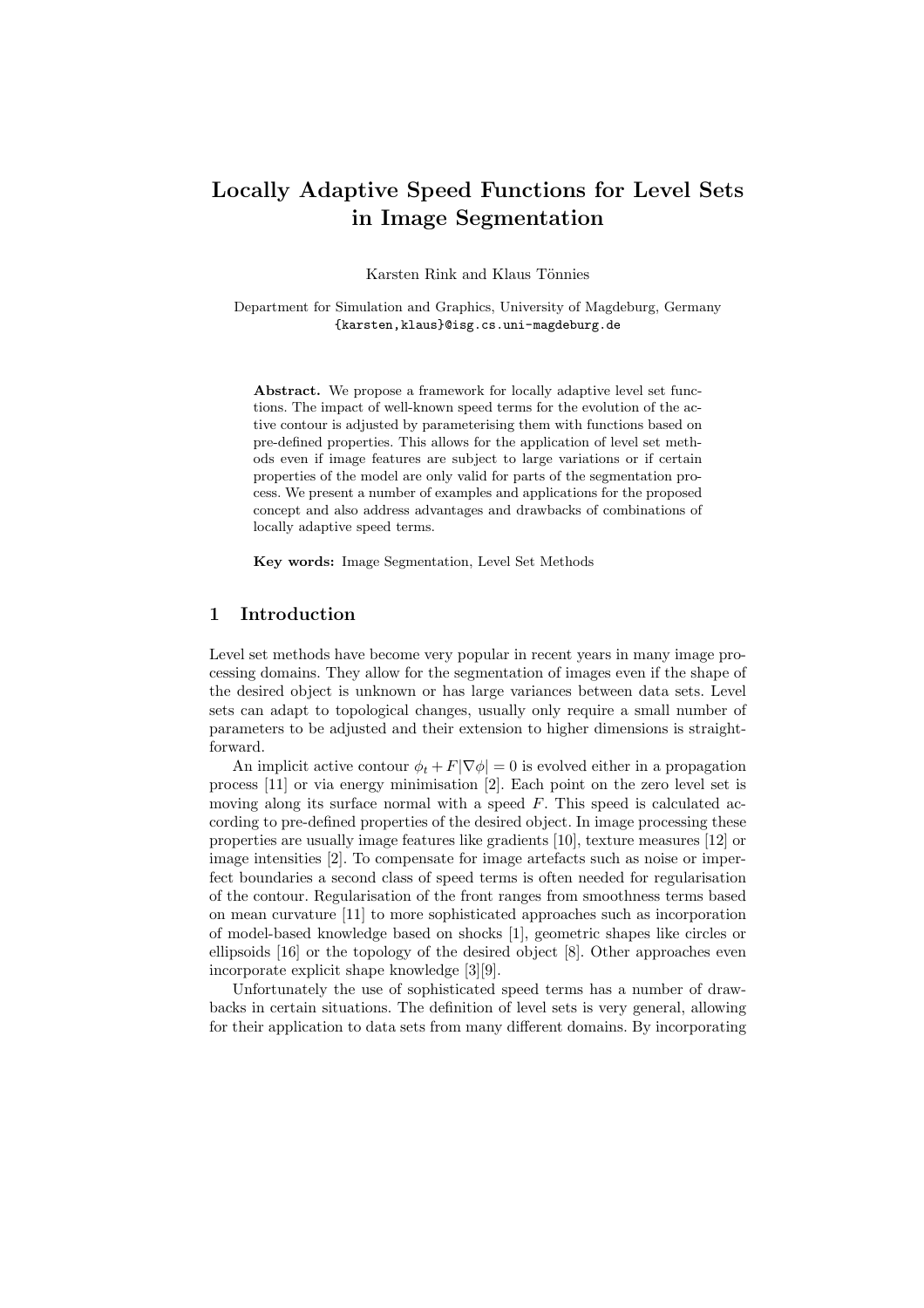#### 2 Locally Adaptive Speed Functions

highly specialised speed terms, the method becomes limited to specific applications. Interesting properties of the method, such as the extension to any number of dimensions, are lost. Also, for a number of segmentation problems it is not possible to incorporate any of these advanced speed terms because the shape of the desired object is not known in advance. Examples in medical image analysis are the segmentation of the cerebral grey and white matter or segmentation of the vascular or bronchial tree. We propose a new framework for the design of level set speed functions that is also suitable for this kind of application.

# 2 Locally Adaptive Speed Terms

Many speed terms for level set functions can be incorporated for the segmentation of different kinds of images and data sets simply by adjusting a parameter that controls the impact of that particular speed term. For example, the often used speed function  $F = F_q(F_\nu + F_\kappa)$  includes the well-known gradientbased speed term  $F_g(\alpha) = (1 + \alpha |\nabla G_{\sigma} * I(\mathbf{x})|)^{-1}$  and the curvature-based term  $F_{\kappa}(\epsilon) = \epsilon \nabla \frac{\nabla \phi}{|\nabla \phi|}$ . In the first case, the value of  $\alpha$  affects how large gradients need to be for the front to stop. In the second example,  $\epsilon$  determines how smooth the contour is going to be and how much it will be affected by image noise.

Unfortunately, these parameter values are usually constant for the whole propagation process. If certain properties of the image differ substantially over image space, adjustment of the parameters is difficult. An example are field inhomogeneities in magnetic resonance imaging. Model-based properties may change in the same way. In the segmentation of the human brain, thickness of the cortical grey matter is different in various regions of the brain. Even the established coupled surface approach [7] does not account for that. More generally, smoothness of the contour may be desired only for certain parts of the objects but not for others. With other deformable models such as the active shape model [4] or mass spring models [15] it is possible to address this kind of variability by adjusting the modes of variation or the parametrisation of springs, respectively. To allow for the incorporation of such functionality in level sets and thus increase the application spectrum these methods, we propose the concept of locally adaptive speed terms for level set methods.

A speed term  $F_i = F_i(f)$  is dependent on one or more features f. Instead of controlling the influence of  $F_i$  on the active contour with a constant parameter, a function  $\omega_i = \omega_i(\mathbf{g})$  is used for adjusting the impact of  $F_i$  based on a second set of features **g**. The definition of a level set speed term  $\hat{F}_i$  is then given by

$$
\hat{F}_i = \omega_i F_i = \omega_i(\mathbf{g}) F_i(\mathbf{f}). \tag{1}
$$

Note that the properties g need not be based on image features. Below we will give examples of weighting functions  $\omega$  based on distance-measures and position in image space. Using  $\omega_i$  it is possible to adjust the influence of  $F_i$ , to apply it only for certain parts of the image or to set it to zero if it would otherwise impede the desired evolution of the active contour. If all  $\omega_i$  and  $F_i$  are continuous functions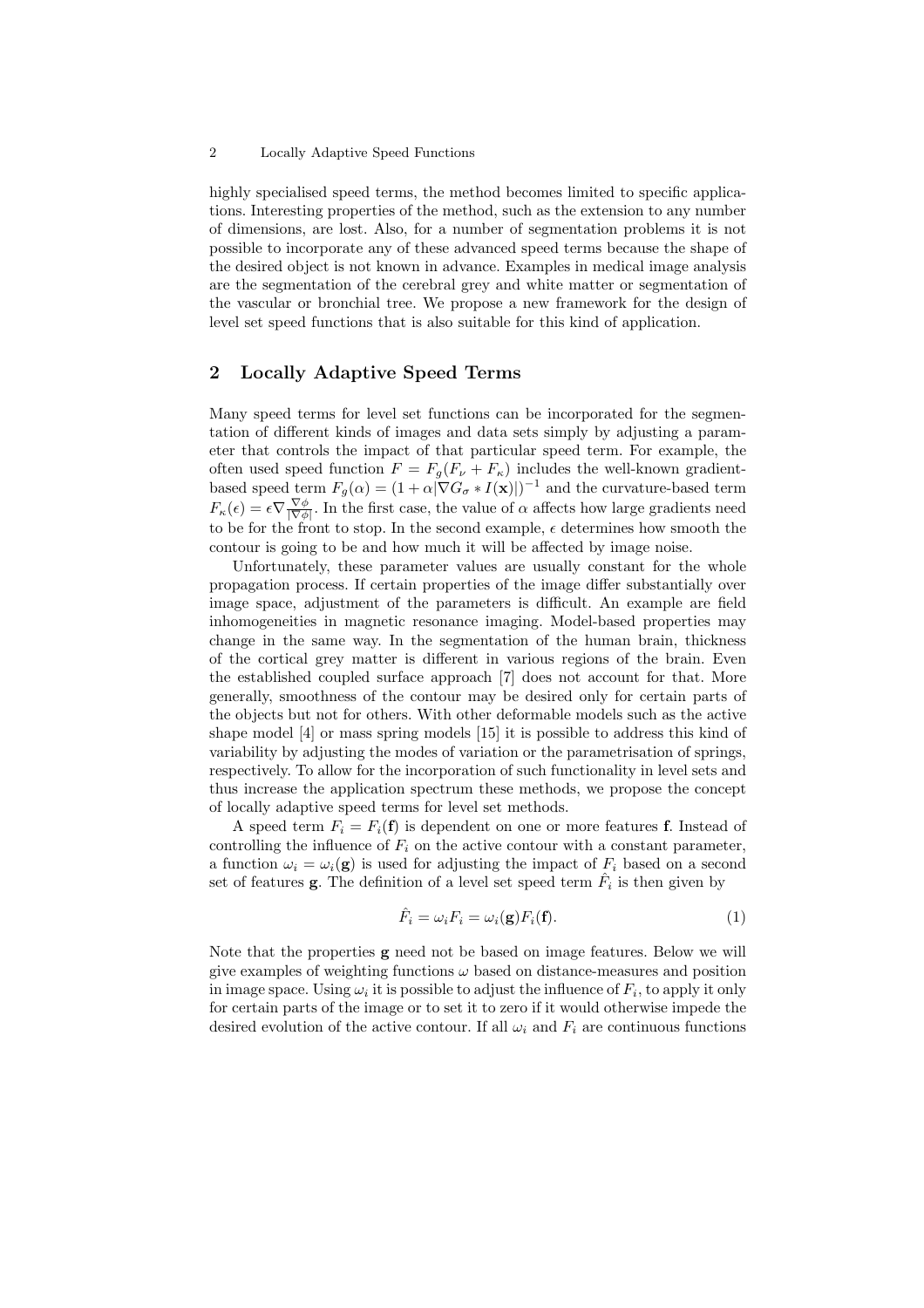

Fig. 1: Example for a locally adaptive speed term based on distance. Bright intensities indicate a high velocity, dark intensities a low velocity. An imagebased speed term  $F_i$  based on image intensities is parameterised by a function  $\omega_i$  depending on distance and prevents the front from evolving if its distance to the light grey region on the right side is less than 15 pixels. The resulting speed term  $\hat{F}_i$  is superimposed on figure (a) for better visualisation.

the method is numerically stable and the combination of locally adaptive speed terms

$$
F = \omega_1 F_1 + \omega_2 F_2 + \ldots + \omega_n F_n,\tag{2}
$$

will be a continuous function as well. If for some speed terms no weighting function is necessary,  $\omega_i$  can be chosen such that  $\hat{F}_i = id(F_i)$ . Figure 1 shows a simple example for a locally adaptive speed function based on distance. Similar to model-based speed terms, the influence of more sophisticated parameterising functions  $\omega_i$  might also change over time.

The proposed concept allows for the use of comparatively basic speed terms even for challenging segmentation tasks. By using parameterising functions, wellknown speed terms can be incorporated even if certain properties that define the object of interest do not hold for all parts of that object. Vice versa, they can also be employed if such properties are only needed for a correct segmentation of few or small parts of the object. A number of previously published examples that fit into this framework are summarised below. Applications are given in section 3.

#### 2.1 Speed Terms Based on Distance

We demonstrated the possibilities of locally adaptive speed terms based on distance measures to introduce additional knowledge to the segmentation process in [13]. A number of segmentation results are depicted in figure 2. Given figure 2a, a segmentation process was startet with a single seed point within object A. Figure 2b shows a segmentation where the level set stops based on image-features but keeps a minimum distance of 15 pixels to region  $F$  (the corresponding speed function has been visualised in figure 1). In figure 2c a speed function that used a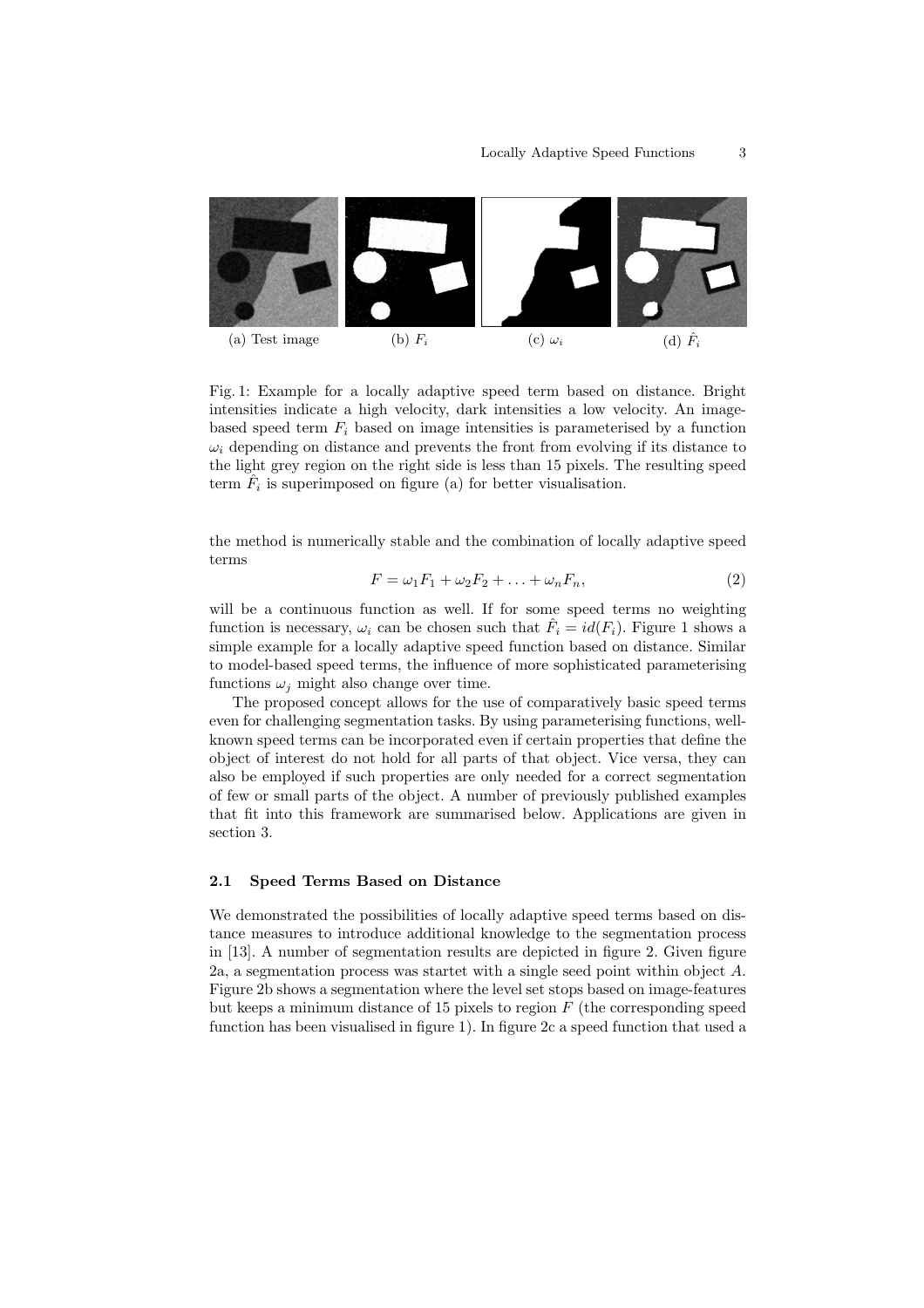

Fig. 2: Effects of distance-based speed terms for image segmentation

minimum and maximum distance criterion has been employed. The front keeps a minimum distance of  $d_{min} = 15$  pixels to region F within objects A and D, where the properties of the desired object as defined in the speed function hold. The front does not stop at the boundary of  $A$  where the distance to  $F$  is too large. Instead it propagates into object E, but a maximum distance of  $d_{max} = 30$ pixels is kept to region  $F$ . Again, the weighing functions are quite simple: the maximum distance is realised by a sigmoid function while the evolution of the front for  $d_{min} < d < d_{max}$  is controlled by a regularised boxcar function (Such a function is used in section 3 for the segmentation of white matter in MR images of the brain). In figure 2d the front stops  $d = 15$  pixels outside object A. Object B is segmented as well because its distance to  $A$  is smaller than  $d$ . Figure 2e visualises the segmentation result using an acceleration term that connects objects that have similar properties if their distance is smaller than a pre-defined distance  $d$ . That way, objects  $B$  and  $C$  have been connected to  $A$ . Note that the front propagated directly from A to the other objects and does not leak into the image background. Finally, figure 2f combines both approaches. Objects B and  $C$  are again connected to  $A$  but the front keeps a distance of 10 pixels to the white rectangle. For the definitions of the speed functions and further discussion the reader is referred to [13].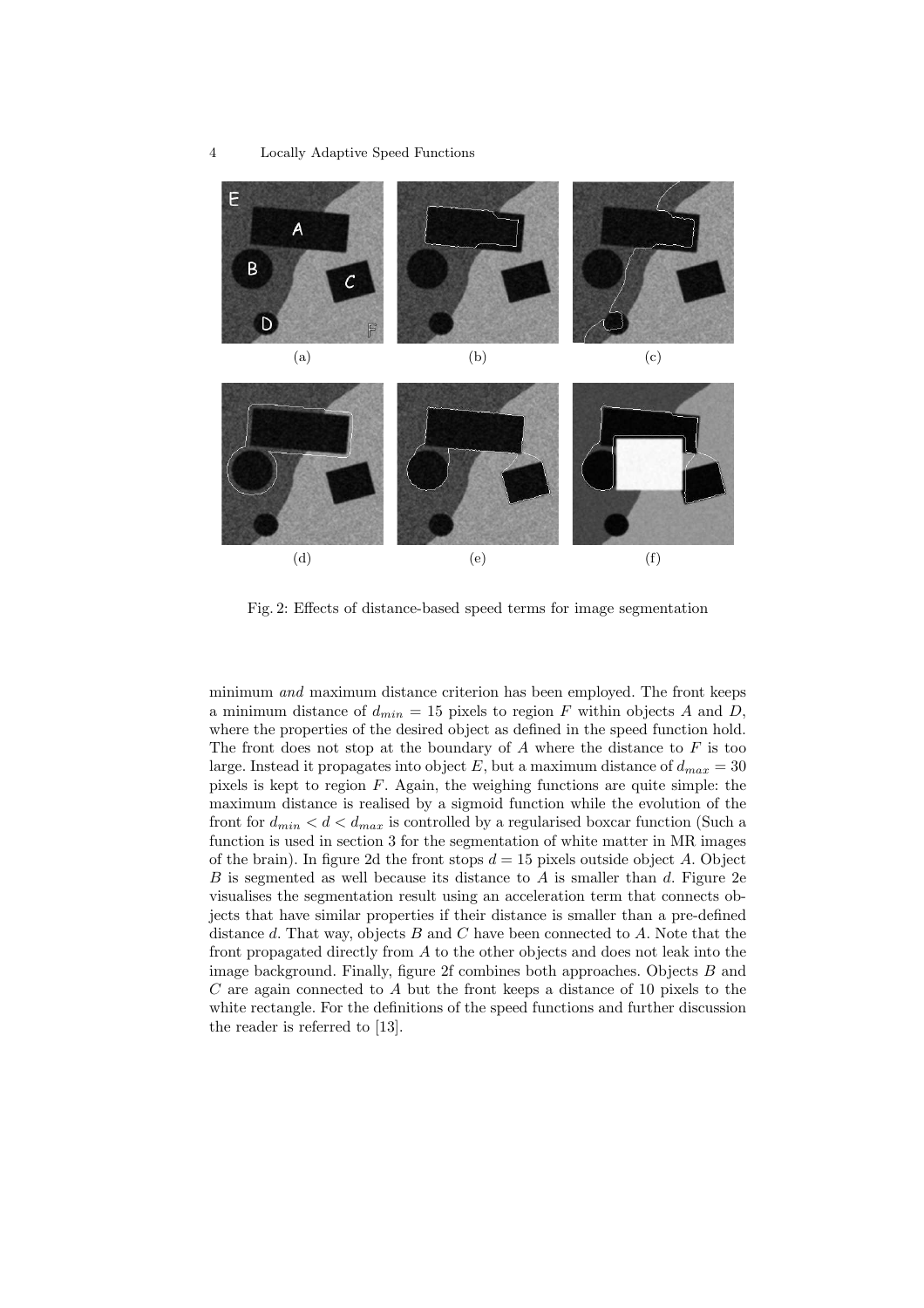#### 2.2 Speed Terms Based on Location

Speed terms can also be parameterised based on the absolute or relative position of the front in image space. In the first case the weighting function  $\omega$  has the same size as the data set  $D$  that is being segmented. That is, for each pixel  $\mathbf{x} \in D$  exists a parameter  $\omega(\mathbf{x})$ . This allows for the incorporation of information from an external source. We have applied this concept in [14] to ensure for the anatomical correct segmentation of cortical grey matter (see figure 4c). Also, Cremers et al. [5] incorporated a similar approach for allowing user interaction during the segmentation process.

If speed terms are dependent on local position, parameter values are adjusted based on pixels in the vicinity of front pixels. In [14] the image space has been subdivided into a grid of cubes of equal size to account for the effect of magnetic field inhomogeneities on the data. Within each subdivision  $D_i$  parametrisation was assumed to be constant. The transition between neighbouring subdivisions  $D_i$  and  $D_j$  have been smoothed based on the distance to the centers of  $D_i$  and  $D_i$  and the reliability of estimates for the intensity distributions. Again, the interested reader is referred to [14] for details. Obviously, it is not necessary to choose a static subdivision of image space for the calculation of parameters based on local position. A dynamically chosen set of pixel (for instance within a hyperball around  $\mathbf{x}$ ) is also possible but computationally much more expensive.

#### 2.3 Combinations of speed terms

Obviously weighting functions are not limited to the presented examples but can be based on any property that can calculated for each pixel on the front. The above examples have been chosen because they are available at nearly no additional computational cost. Other properties of the image or level set function that might also be incorporated in this way are image features or the speed of the active contour itself. If computational cost is not an issue, choices for weighting functions are only limited by properties of the desired object that can be formulated in mathematical terms.

Furthermore, locally adaptive speed terms can also be combined. In figure 2f a simple example has already been illustrated. In our experience a small set of weighting functions is useable for a surprisingly large number of applications. Regularised Heaviside- and Boxcar functions are easily incorporated examples. These functions also have the advantage that the set of parameters is limited to the slope of the function, which usually only needs to be slightly adjusted or not changed at all for different applications. Based on the above considerations this concept also allows for the creation of a construction kit for level set speed functions. By employing a set of weighting functions as well as a bank of wellknown speed terms, the framework can thus be employed for a large number of segmentation problems.

Finally, a number of potential drawbacks of this framework should be addressed as well. Even though the number of parameters for each combination  $\omega_i F_i$  is small, parameter space can get large when a number of locally adaptive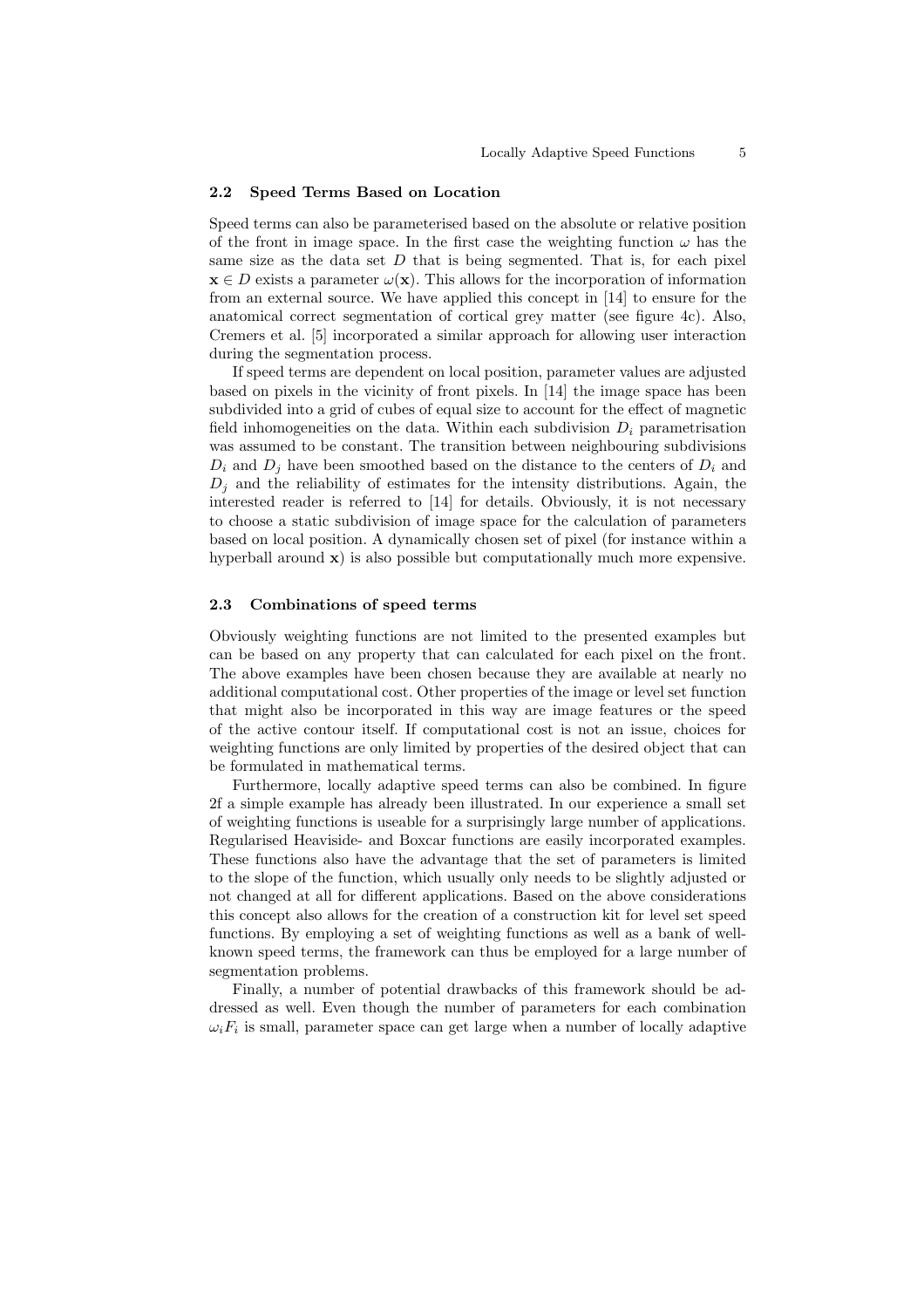

Fig. 3: Segmentation of dendritic spines using a distance based acceleration term. Figures 3a–3c shows pre-processing of data sets of the original data sets by contrast enhancement and low pass filtering. Figures 3d and 3e show segmentation results using a conventional level set speed function and the locally adaptive function, respectively. Figures 3g and 3h present results for a second example. Again most spines were found by the algorithm, although some have been missed since their image features are too similar to background noise (see enlarged region).

speed terms are combined. In this case even slight adjustments to parameters might not be straightforward anymore. In the same way, the small computational offset introduced by each parameterising function  $\omega_i$  might add up when a number of adaptive speed speed are combined. And finally, since it is possible to 'switch off' speed terms it might happen that for certain pixels in image space no speed is defined. Again, this is a problem that will usually only occur with the combination of more speed terms when parameter space becomes difficult to manage.

## 3 Applications

We will give a few examples of application of locally adaptive speed functions to 3D medical data sets to demonstrate their benefit to various segmentation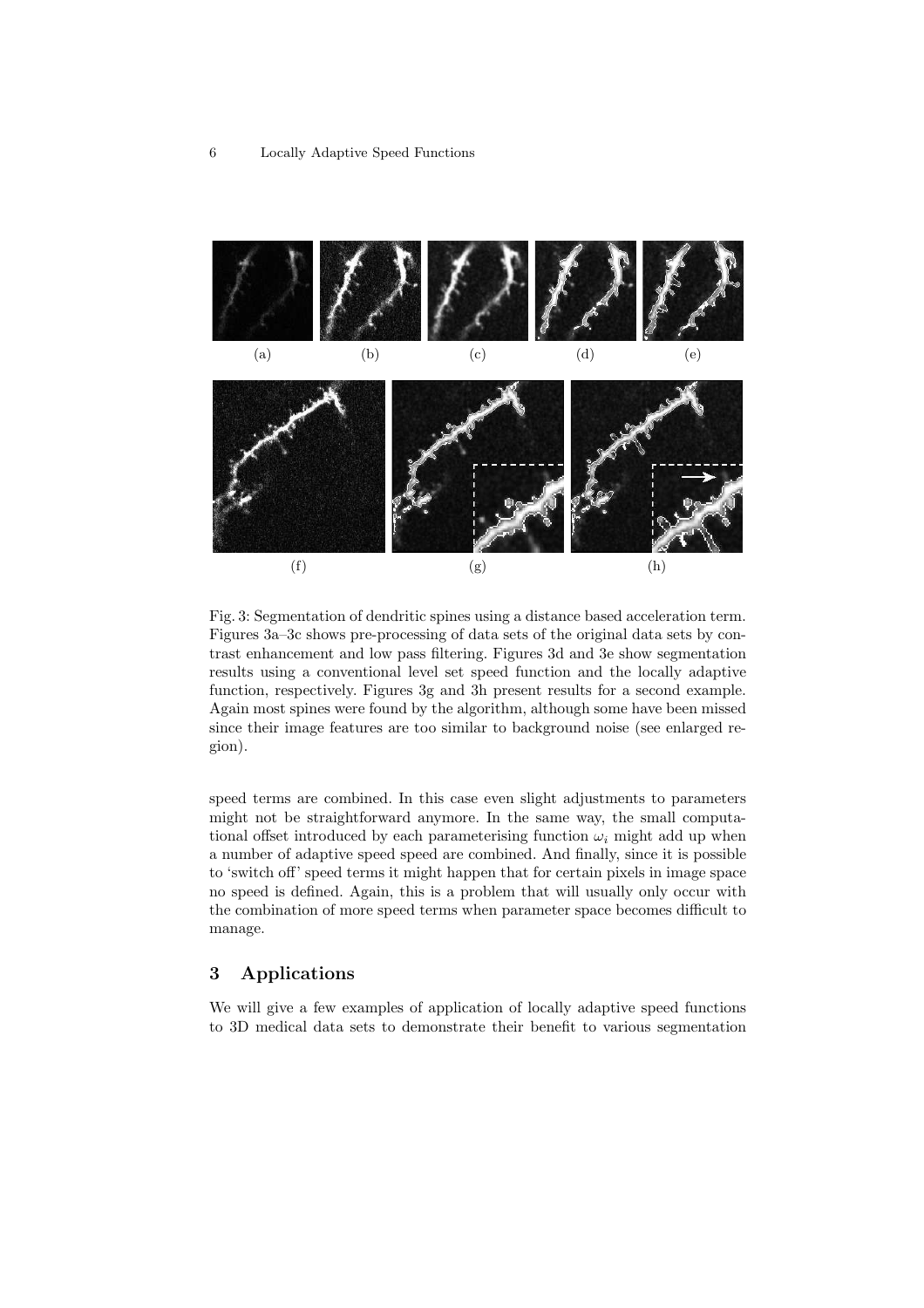

Fig. 4: Segmentation of the cortical white matter in the human brain brain. (a) Result using commercial software. (b) Result using our locally adaptive algorithm. (c) Cortical thickness map according to [6].

tasks. Details on the algorithms and an evaluation of the results can be found in the respective publications.

In [13] we incorporated a distance-based acceleration term for the segmentation of dendrites in microscopic images. Due to partial volume effects, small spines attached to the dendrites do often appear unconnected in the data sets. Using a locally adaptive speed function, the propagating front is accelerated if spines are detected within a certain distance to the active contour. Segmentation results could thus be significantly improved in comparison to a conventional level set segmentation. Examples are given in figure 3.

We also employed an algorithm including locally adaptive speed functions based on local and global position in image space to guarantee for an anatomically correct segmentation of the cortical grey and white matter in MR data. Figure 4 shows a comparision between segmentation results for white matter using the commercial software BrainVoyager as well as our adaptive level set algorithm. A visual inspection by neurobiologists suggested that the boundary between grey and white matter found by our algorithm is usually more exact than the boundary found by the commercial software, which could often not provide a correct segmentation result in the presence of strong magnetic field inhomogeneities. Our algorithm uses a modified coupled surface approach [7]. The distance between inner and outer cortical surface varies between  $1.5 - 2.5 \, mm$ in the occipital lobe to about  $4 - 5 \, mm$  in the frontal lobe of the brain [6]. We employed a weighting function based on the absolute position within the brain to guarantee for a correct estimation of cortex thickness (see figure 4c). Furthermore, image-based speed terms are parameterised based on an analysis of local intensity distributions as briefly described in section 2.2.

#### 4 Conclusions

We presented a novel framework for the design of level set speed functions using locally adaptive speed terms. By parameterising a level set speed term with a